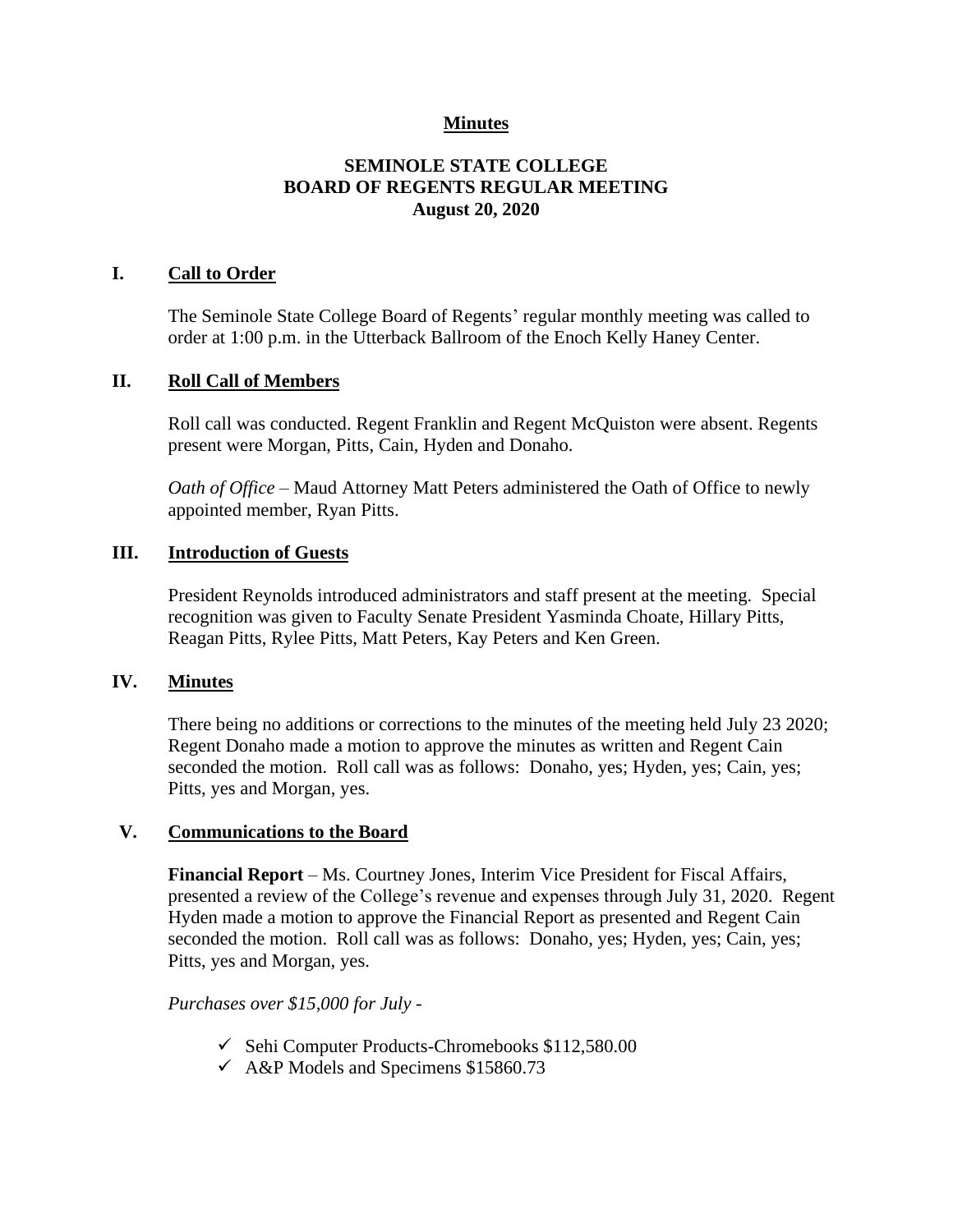Minutes SSC Board of Regents Regular Meeting August 20, 2020 Page 2

### **VI. Hearing of Delegations**

None

## **VII. President's Report**

President Reynolds discussed items under the President's Report and the Business portion of the agenda by utilizing a PowerPoint presentation. (See enclosed copy of the PowerPoint presentation)

*Personnel Update* – President Reynolds informed the Board that Amy Orr has been hired as a nursing instructor. Kirsten Stevenson has been hired as a math instructor. Shane Marshall has been promoted to Campus Police Chief and Tammy Kasterke has been appointed the Business and Education Division Chair. Letters of resignation have been received from John Bolander, Assistant Professor of Speech; Angela Church, Assistant Professor of Art and Louis Ross, Campus Police Chief.

*Enrollment Report* – President Reynolds gave the Regents an enrollment update. Headcount is down 7% and Credit Hours is down 4.6% from Fall 2019.

*Grant Award* – President Reynolds informed the Regents that two Student Support Services grants have been renewed for \$2.86 million over the next 5 years.

*Employee In-Service* – President Reynolds told the Board about the virtual In-Service held for faculty and staff on August  $12<sup>th</sup>$ .

*Student Survey Results* – President Reynolds presented the Regents with results from a recent student survey gauging their level of comfort in returning to campus and inquiring about their personal access to internet connectivity.

*Campus Activities* – President Reynolds discussed the activities in regard to the start of the Fall term and how the faculty and staff are dealing with the constraints of the COVID-19 pandemic.

*Year-in-Review* – President Reynolds presented the Regents with a year-in-review video presentation that outlined activities from 2019-2020.

*Annual Report* – President Reynolds presented the Regents with a copy of the Annual Report.

### **VIII. Business**

**Approval of Adoption of Board Policy regarding Title IX Compliance** - President Reynolds presented the Board with a proposed policy regarding Title IX compliance. Vice President for Student Affairs Dr. Bill Knowles presented an overview of the policy